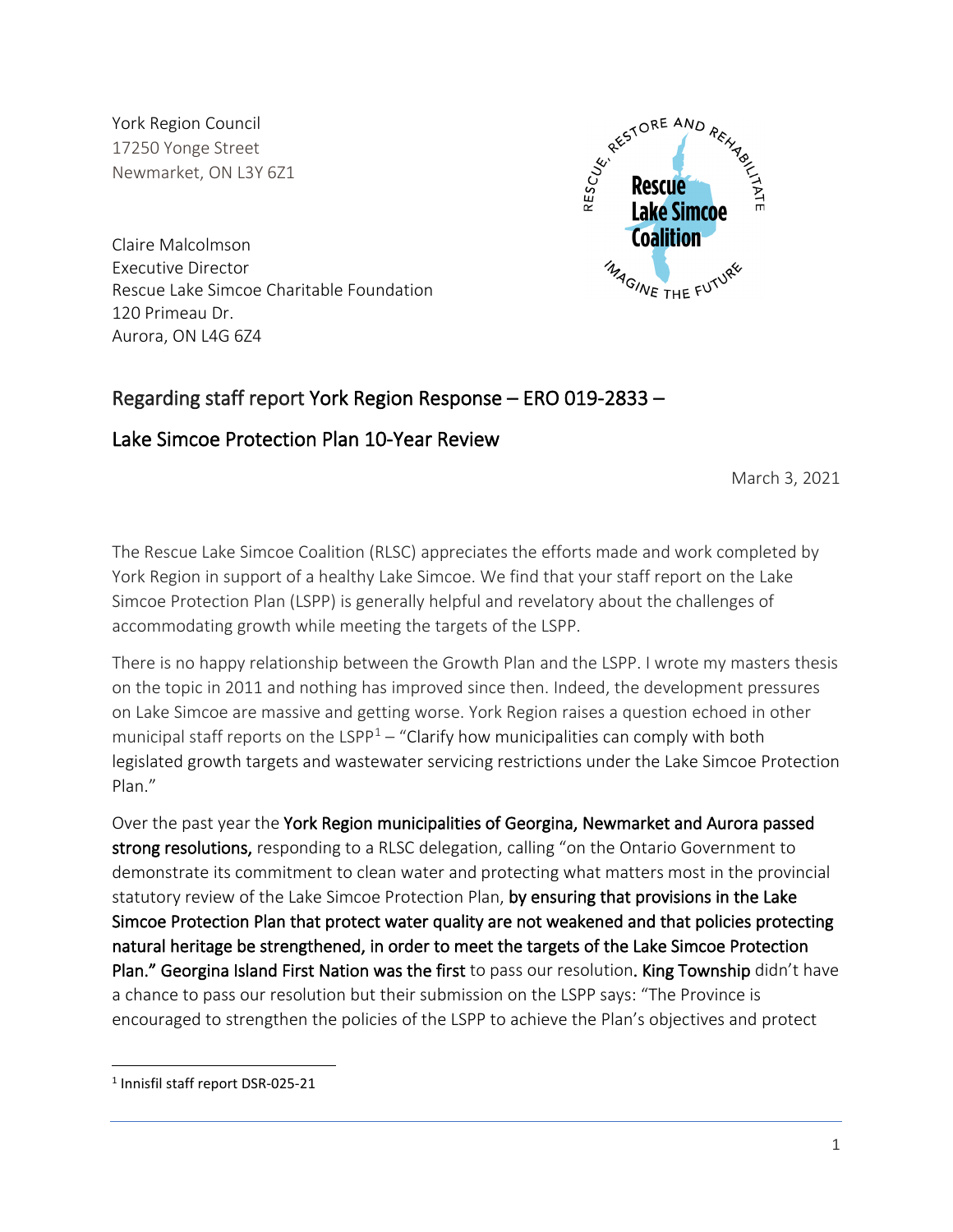Lake Simcoe and its watershed $^{2}$ ? All Council resolutions responding to the RLSC's delegations can be found here.

There is certainly public and municipal support for achieving the phosphorus (P) loading target of the LSPP. It is vital that updating and improving the Phosphorus Reduction Strategy occur as soon as possible to address the many factors at play, growth and wastewater servicing being the biggest factor.

Unless otherwise indicated the Rescue Lake Simcoe Coalition supports York Region's thoughtful recommendations. There are however a few areas that we believe should be considered more deeply and amended. Those are Best Management Practices (BMPs) on agricultural lands; governance, and policy alignment on stormwater management and natural area protection.

## Points 1 & 2

# Phosphorus Reduction and Best Management Practices

It is possible to reduce phosphorus loads going into Lake Simcoe if a robust Phosphorus Reduction Strategy is developed as an immediate priority. We encourage York Region to pass Georgina Council's motion which asks the Province to develop a plan and a budget to reduce Lake Simcoe's phosphorus pollution to 44 tonnes per year as soon as possible.

While focusing on cost-effective actions is rational, we have some concerns about the feasibility and timing of the approach suggested. First, the Precautionary Principle is a "guiding principle" of the LSPP, and it would be fitting therefore to not assume that agricultural and landowner BMPs will be successful at the scale required to bring down P loads, and until such evidence is provided, that other sectors should not be allowed to increase their P loads.

Relying on agricultural and landowner BMPs requires a long term program that provides for the substantial staff time required to engage landowners, mandates monitoring and regular assessment, and funds the program sufficiently to support outcomes expected. There have been successes indeed with agricultural BMPs, and this work must continue, but our understanding is that the low hanging fruit has been picked.

Second, there are approximately 1/3 fewer farm owners in 2016 than there were in 2006, and a greater concentration of farm ownership in large companies and a move away from 'family farms' if you will. There are also roughly 1/3 fewer livestock operations in the watershed than ten years ago.<sup>[3](#page-1-1)</sup>

<span id="page-1-0"></span><sup>&</sup>lt;sup>2</sup> King Township staff report GMS-PL-2021-07 pg. 3

<span id="page-1-1"></span><sup>&</sup>lt;sup>3</sup> Minister's Ten year report on Lake Simcoe, Agricultural Trends section. 2020. https://www.ontario.ca/page/ministers-10-year-report-lake-simcoe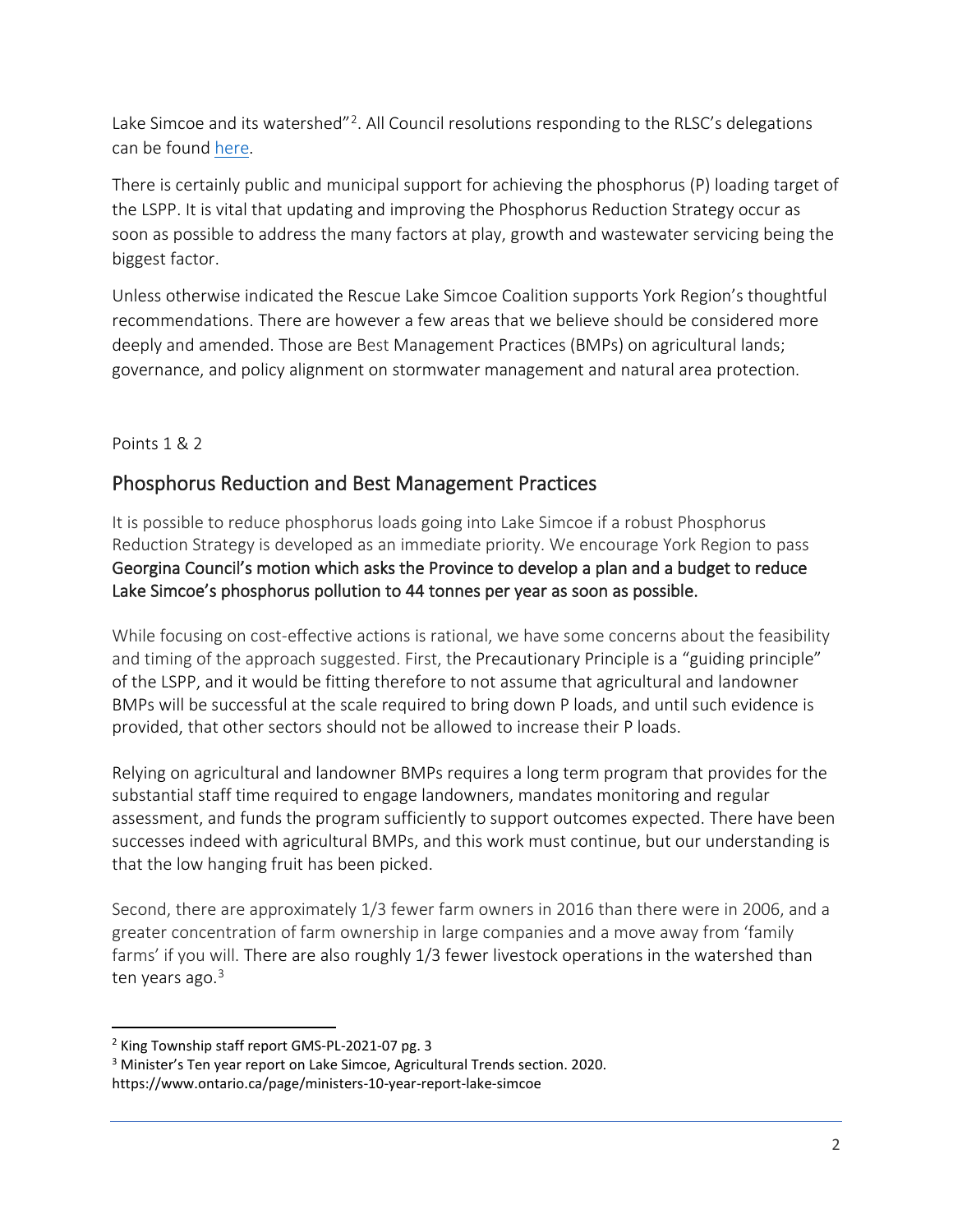Third, it is not that easy to get landowners to do BMPs. The experience of Debbie Gordon and the Save the Maskinonge (Georgina) work on engaging farmers and landowners in stewardship is a cautionary tale. She says, in her submission to York Region for this March 4, 2021 meeting: "Much of the land on Lake Simcoe watersheds was purchased decades ago by speculators or developers who have no desire to add environmental features to properties they hope to one day develop. We … went door to door with a binder with all the BMPs marked on maps offering funding for projects…. In the end we did accomplish many projects on the watershed but the majority were small rural and urban properties. The majority of the more serious areas of damage we could not address the BMPs, even with full funding for projects available. You can't force landowners to do them."

This is why there is an emphasis in the LSPP on managing STPs' phosphorus loads. They produce measurable P reductions and they work. Until other sectors bring down their P loads those STP caps should not change and new STPs and communal servicing solution should not be built unless they are replacing something equivalent (which the Holland Landing lagoons are not). To this end we would like York Region to stop advocating for the Upper York Sewage System to discharge into Lake Simcoe.

#### Recommendations:

- Pass the Township of Georgina resolution which asks the Province to develop a plan and a budget to reduce Lake Simcoe's phosphorus pollution to 44 tonnes per year as soon as possible.
- Ask the province to develop a program for landowner BMPs that is long term and well enough funded to make the kind of significant improvements to P loading needed to meet the P loading target.
- Do not suggest that P load caps on STPs should be weakened before evidence of phosphorus reductions from other sources has been demonstrated.
- Stop advocating for the UYSS to discharge into Lake Simcoe.
- York Region's response to the province would be clearer if it indicated that recommendation #1 (see appendix below) is not supporting water quality trading.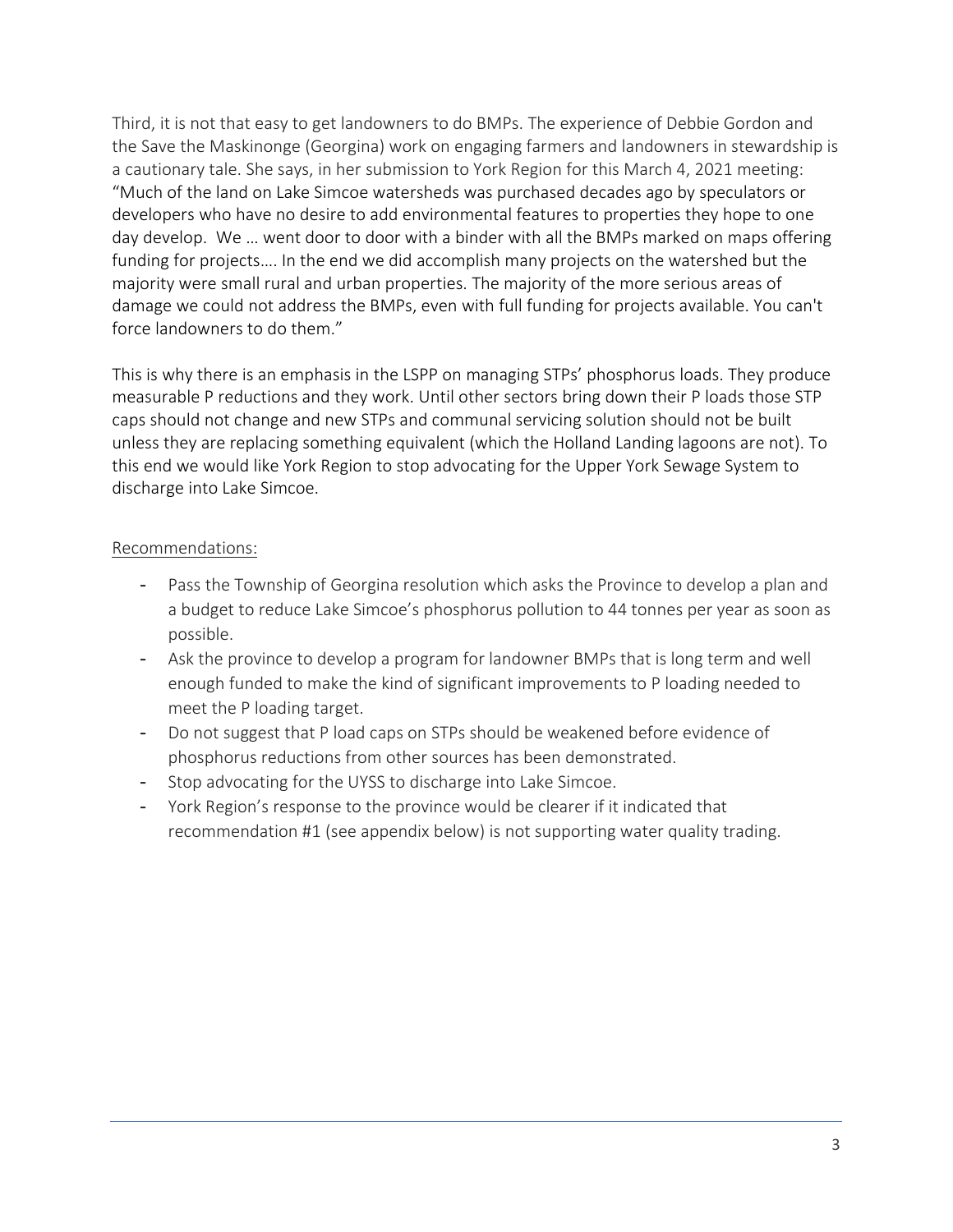#### Points 3 & 4

## **Governance**

Regarding York Region's points 3 & 4 on governance, we do agree that changes are needed and support the call for a greater role for the Conservation Authority. However, the citizen and ENGO-led campaign to get the *Lake Simcoe Protection Act* and Plan was fuelled by three things: 1. Dismay that the Conservation Authority issued permits for development in an intact and exceedingly rare shoreline forest at Moon Point, Oro-Medonte, and for the removal of 30 acres of shoreline for the Big Bay Point resort, Innisfil<sup>4</sup>; 2. A desire to reduce urban sprawl and its impacts on water quality; and 3. The desire for members of the public and ENGOs to be more involved in the governance of Lake Simcoe.

Although the CA's sensitivity and transparency has improved since these flashpoints in 2006 – 2010, there are many engaged members of the public that do not want oversight to be done behind closed doors and without any public involvement, and for good reason. For instance, the LSRCA and York Region argued against the protection of the Provincially Significant Wetland at the North Gwillimbury Forest. It was a citizen group that secured the protection of that PSW following a ten-year battle costing more than \$500,000.

The representatives your submission lists should be at the governance table, but all of the municipal and CA representatives bring with them the same conflict of interest that has made it challenging for CA's to achieve their goals, for decades. That is that municipalities, with few exceptions, are hungry for growth. This muddies the waters and makes members of the public suspicious that their efforts in environmental protection are secondary to their growth ambitions. It is critical that the public have reason to believe that the governance body is committed to protecting Lake Simcoe, and inclusive and open governance facilitate this outcome. There is a key sentence in your submission that York Region may want to highlight as a critical condition of the governance arrangements York suggests: *It will also be critical that LSRCA not be restricted from taking on responsibilities deemed necessary by municipalities to achieve Lake Simcoe Protection Plan goals. P. 6.* 

#### Recommendations:

- Given the complexity of the Municipal Comprehensive Review (MCR) and LSPP updates occurring simultaneously, echo Georgina's recommendation #4, "That prior to posting any notice of changes to the LSPP Act or Plan on the EBR that the MOECP undertake an additional round of consultation on any such proposed changes."[5](#page-3-1)

<sup>4</sup> Environmental Defence. 2010. *Lame Duck LSRCA Approves Big Bay Point 30-Acre Hole in Shoreline without Public Involvement.* http://aware-simcoe.ca/2010/12/water-52/

<span id="page-3-1"></span><span id="page-3-0"></span><sup>5</sup> Town of Georgina staff report DS-2021-0022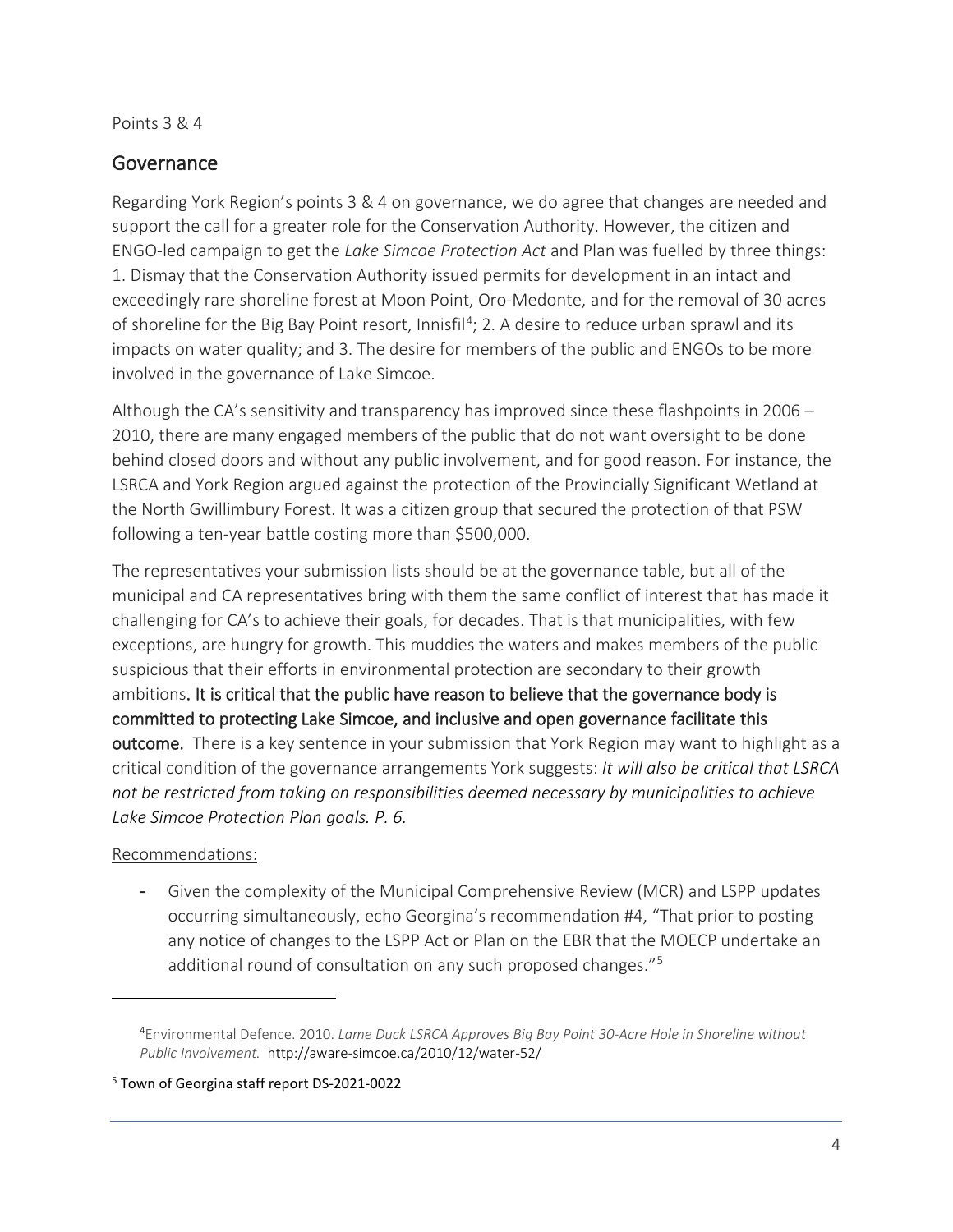- York's submission to the province should include a request that at least one representative of Lake Simcoe First Nations' Councils, a scientist and a member of the public or an ENGO representative who are not on the LSRCA, provincial, or municipal payroll, to sit on the governance committee, and for these members to be compensated for their time if their workplace cannot do so.
- It should be clear that increasing the strength of the policies in the LSPP as York suggests, and developing a timebound and funded phosphorus reduction strategy are essential first steps, and that a changed governance structure can only be effective if the first two are in place. It should be crystal clear what the governance team is tasked with achieving. Their focus must be on implementation.

Point 6

## Policy alignment

### Natural Heritage

There is no doubt that better alignment of regulations across southern Ontario's sensitive features would make things simpler and possibly result in better policy application. More specificity in York Region's response would ensure that your advice is taken in the way we believe it is intended.

One of the RLSC's priorities is achieving the 40% high quality natural cover target in the LSPP, which is a LSPP target with no supporting policies. We obviously won't get to the target without a plan. Today 28% of the watershed is in "high quality natural cover" but only half of that is well protected by strong provincial policies. [6](#page-4-0)

#### Recommendations:

- The recommendation for the alignment of natural heritage policies should be clearly in support of achieving the LSPP's natural heritage targets, and in particular, the 40% high quality natural cover target. Consider applying the "significant woodland" or "Natural core area" designation to the [areas mapped by the province as "high quality natural](https://rescuelakesimcoe.org/wp-content/uploads/2019/05/HighQualityNaturalCover_Final.pdf)  [cover".](https://rescuelakesimcoe.org/wp-content/uploads/2019/05/HighQualityNaturalCover_Final.pdf)
- If not this point, York Region should support the achievement of 40% high quality natural cover in the Lake Simcoe watershed.

<span id="page-4-0"></span><sup>&</sup>lt;sup>6</sup> See the RLSC's research on environmental policy mapping in the Lake Simcoe watershed. https://rescuelakesimcoe.org/resources/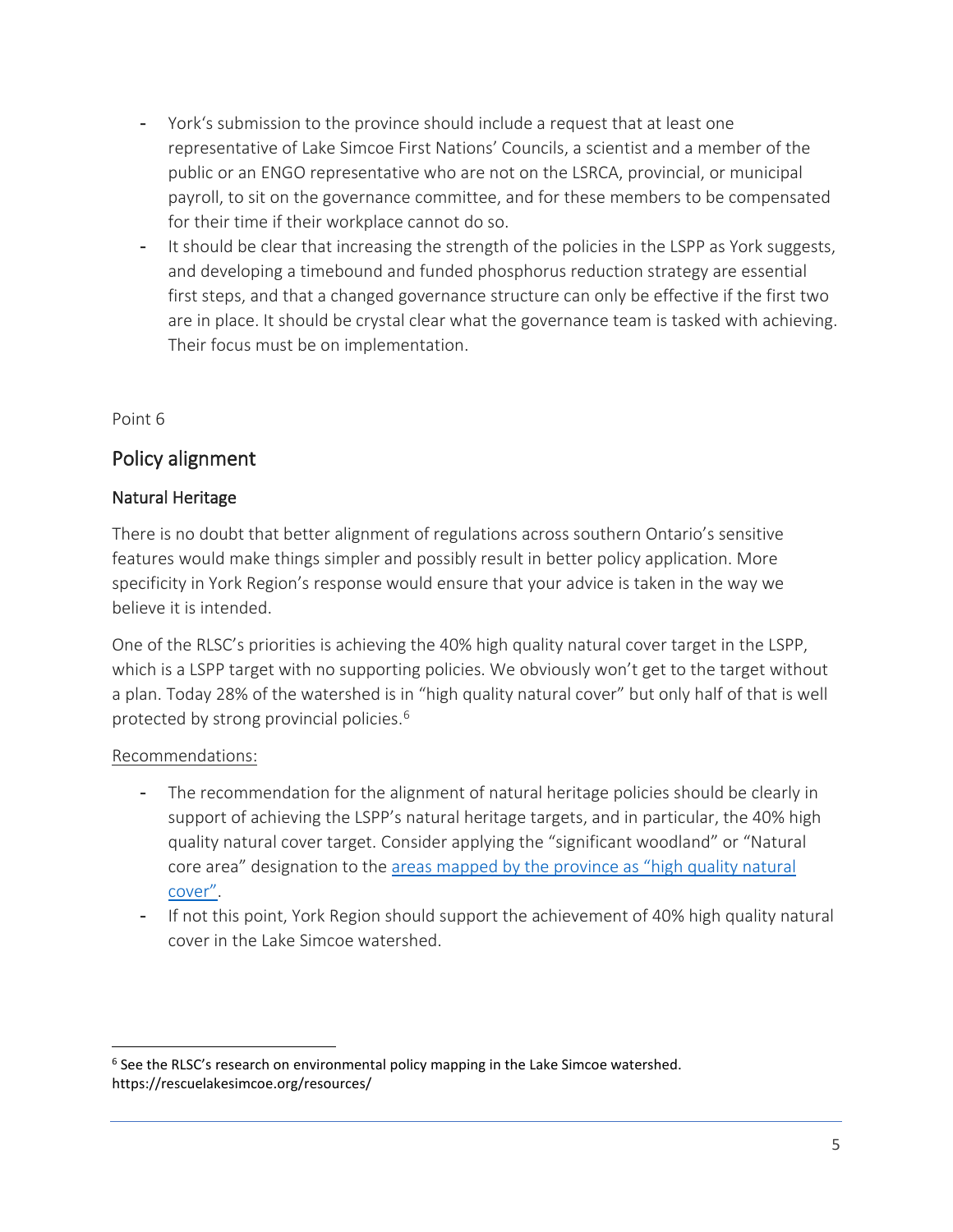- The shoreline regulations on Lake Simcoe must remain in place – they are stronger than the other plans' shoreline regulations.<sup>[7](#page-5-0)</sup>

#### Stormwater management

There are indeed some policy misalignments between the Growth Plan, the Provincial Policy Statement, and the LSRCA's stormwater management guidelines. This has been identified by other municipalities as well.

The Province should be asked which sewage/water/stormwater policy is dominant – "accommodating forecasted growth" (as per Provincial Policy Statement policy 1.6.6.1 a) or the Growth Plan's 3.2.6 c) i. "demonstrate that the effluent discharges and water takings associated with the system will not negatively impact the *quality and quantity of water*." Lake Simcoe lacks a phosphorus reduction plan that would allow STPs to expand to accommodate a doubling of the watershed population between 2016 and 2041 without negatively impacting the quality and quantity of water.

### Recommendations:

- Clarify in this section to the province that stormwater management should not become weaker than it is in the LSPP.
- Ask the province to be clear about which policy prevails for water, wastewater and stormwater management. Make clear that there are negative consequences for Lake Simcoe should accommodating growth be priority number one.
- Request that any municipality or Region that does not want the Growth Plan's population allocations not be forced to plan for them.
- As has been done in Halton region, request that the MCR process be delayed, in Lake Simcoe's case until the LSPP review has been completed and these significant questions addressed. To do otherwise we fear is to court disaster.

Thank you for considering the recommendations above.

Sincerely,

Maleatuson

Claire Malcolmson

Executive Director, Rescue Lake Simcoe Coalition

<span id="page-5-0"></span><sup>&</sup>lt;sup>7</sup> See the Rescue Lake Simcoe Coalition's shoreline policy comparison.

https://docs.google.com/spreadsheets/d/1dqG\_lGUSAJvzRtulMjvgW4Vn4Clhaa1cpydiVTTfoeY/edit?usp=sharing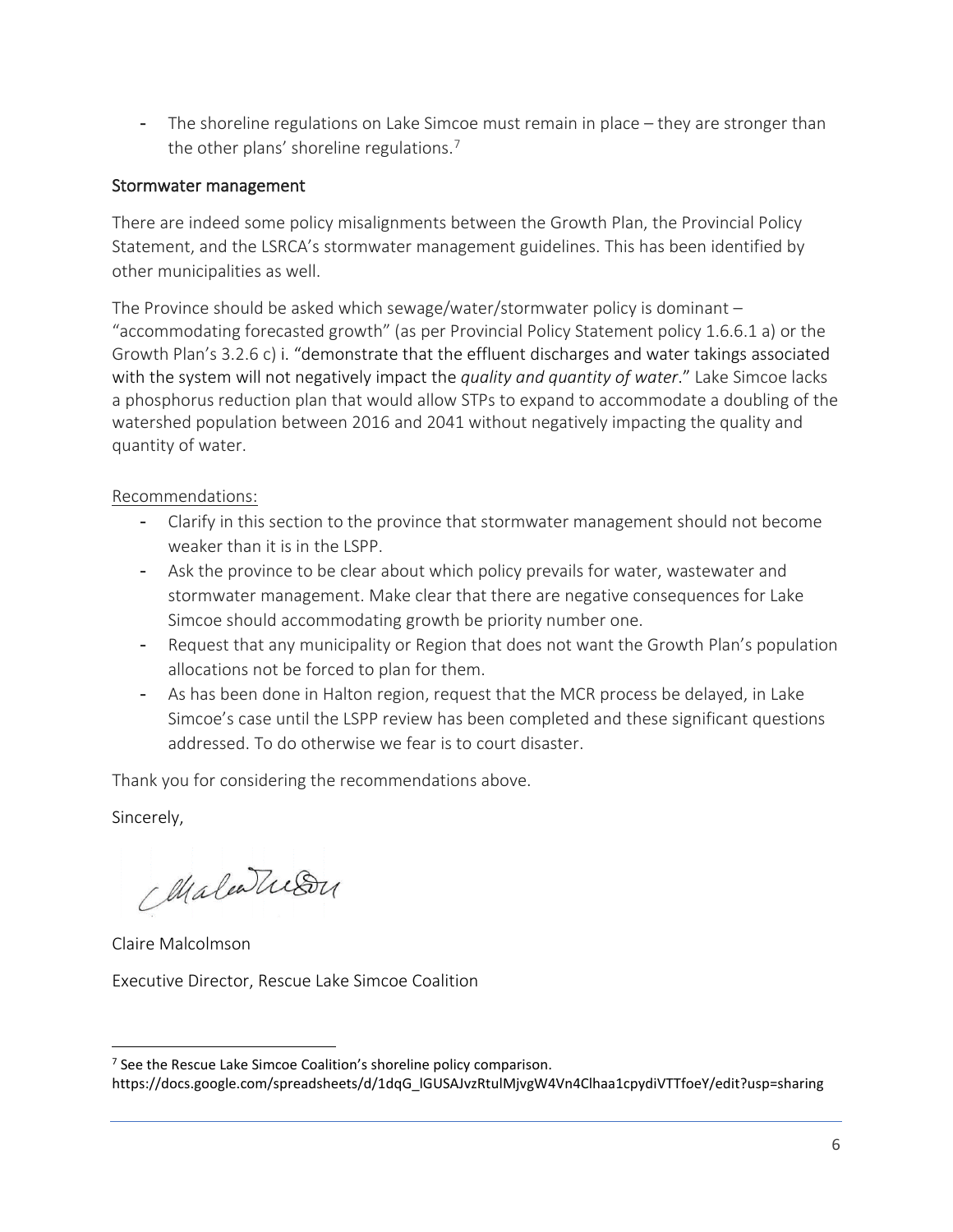*The Rescue Lake Simcoe Coalition is a lake-wide member-based organization, representing 26 groups in the Lake Simcoe watershed, that provides leadership and inspires people to take action to protect Lake Simcoe. [www.rescuelakesimcoe.org](http://www.rescuelakesimcoe.org/)*

CC: Chippewas of Georgina Island First Nation Lake Simcoe Watch Save the Maskinonge York Simcoe Nature Club Concerned Citizens of King Township Windfall Ecology Centre South Lake Simcoe Naturalists Snake Island Cottagers Association Ontario Water Centre North Gwillimbury Forest Alliance Lake Simcoe Association

LSRCA

### Appendix 1: York Region's key recommendations:

1. Accelerate phosphorus reduction in Lake Simcoe by focusing on the most impactful and costeffective actions that are measurable to address phosphorus from non- point sources

\_\_\_\_\_\_\_\_\_\_\_\_\_\_\_\_\_\_\_\_\_\_\_\_\_\_\_\_\_\_\_\_\_\_\_\_\_\_\_\_\_\_\_\_\_\_\_\_\_\_\_\_\_\_\_\_\_\_\_\_\_\_\_\_\_\_\_\_\_\_\_\_\_\_\_\_\_\_

2. Develop, fund and commit to a time-bound implementation plan for reducing phosphorus

3. Make governance changes to the Lake Simcoe Coordinating Committee to facilitate an adaptive management approach to implementation

4. Give Lake Simcoe Region Conservation Authority the authority and tools required to effectively lead implementation and monitor the effectiveness of the Lake Simcoe Protection Plan

5. Convert some policy areas within the Lake Simcoe Protection Plan to 'Designated Policies' that mandate action